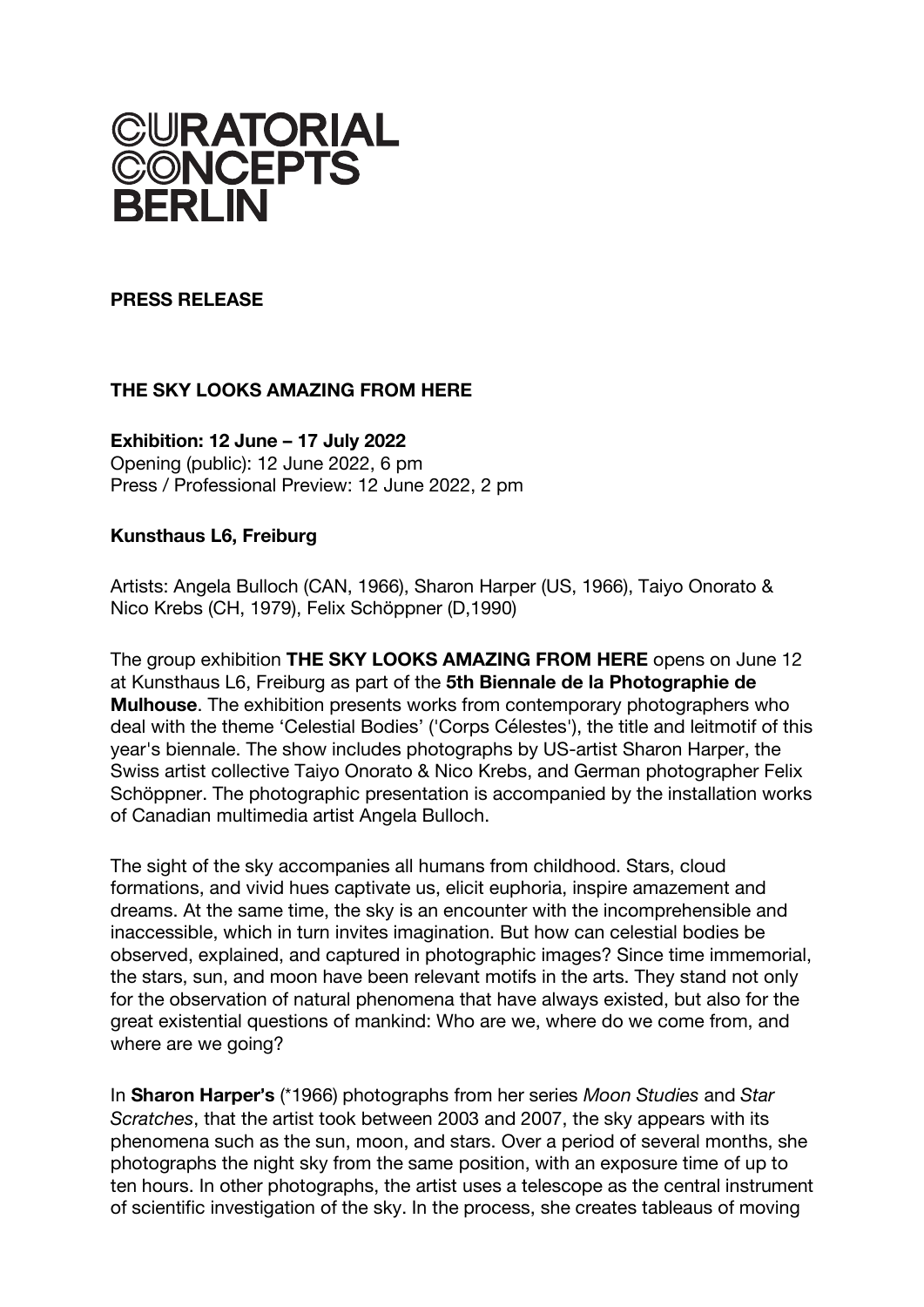celestial bodies and star trails that cut through the sky like sharp lines. We are offered an allegedly objective view of what is actually present in the sky, through the artist's camera. However, it soon becomes clear that the images cannot keep this promise of realistic reproduction. On Earth, we perceive celestial bodies at a particular moment of their existence; we see the light of stars that may have long since extinguished. Harper's photographs are made over a long period. Harper gives us a glimpse of infinity, which here appears wild, dissolving the earthly laws of time and space.

The photographic images of the artist duo **Taiyo Onorato & Nico Krebs** (\*1979) oscillate between the optimism of their childhoods and a dystopian present. In their series *Future Memories* (2021), the duo explores and attempts to find a new visual language for how our gaze into the sky and associated conception of the future has changed over time. From a combination of analog large-format photographs from the artist's own archive and various digitally controlled laser technologies, images emerge that evoke associations with science fiction worlds. At the same time, the works offer a material confrontation with the fact that every imagination and illustration of the future is a collage of images from the past.

The overarching motif of the images are so-called "orbs", spheres whose circular shape is reminiscent of a solar eclipse or distant planets. The artist duo plays with the size of these simple forms, whereby something unusual, strange, sometimes even threatening emanates from them. The pictures of the series are part of the publication series *Future*, which is published continuously by Edition Patrick Frey (Zurich).

**Felix Schöppner's** (\*1990) interest in the phenomena of the universe is fed by an almost childlike enthusiasm. The photographer tries to fathom the theories and laws of the universe by building models out of everyday objects. The carefully staged arrangements of his series *Cognition* are based on knowledge that Schöppner acquires through visits to observatories and exchanges with scientists. In his studio, billiard balls are stacked to form planetary constellations. A fishnet stocking clamped to a tripod is filled with Styrofoam balls and declared to be a black hole. Schöppner's approach is conceptual, and the resulting images follow a smoothly polished studio aesthetic that is free of emotion. His fundamental childlike enthusiasm for the subject, however, penetrates through his playful use of materials from craft stores and the impulse to construct his models.

The installation works of the Canadian multimedia artist **Angela Bulloch** (\*1966), on the other hand, point to a future that defies human description. Bulloch's works from the *Night Sky* series (2008–) are based on computer algorithms, which the artist uses to create views of the universe from various terrestrial and extraterrestrial perspectives. The illumination and constellation of the stars is controlled with the help of the space simulation software "Celestia", which is used in most planetariums today. Bulloch's large-format night skies feature pulsating LEDs on pitch-black velvet fabric, which light up in varying intensities to depict selected areas of the real sky – often from a perspective far beyond that of the Earth itself. The works thus reflect the impossibility of perceiving the order of the universe from a single point and points to a future that defies human description.